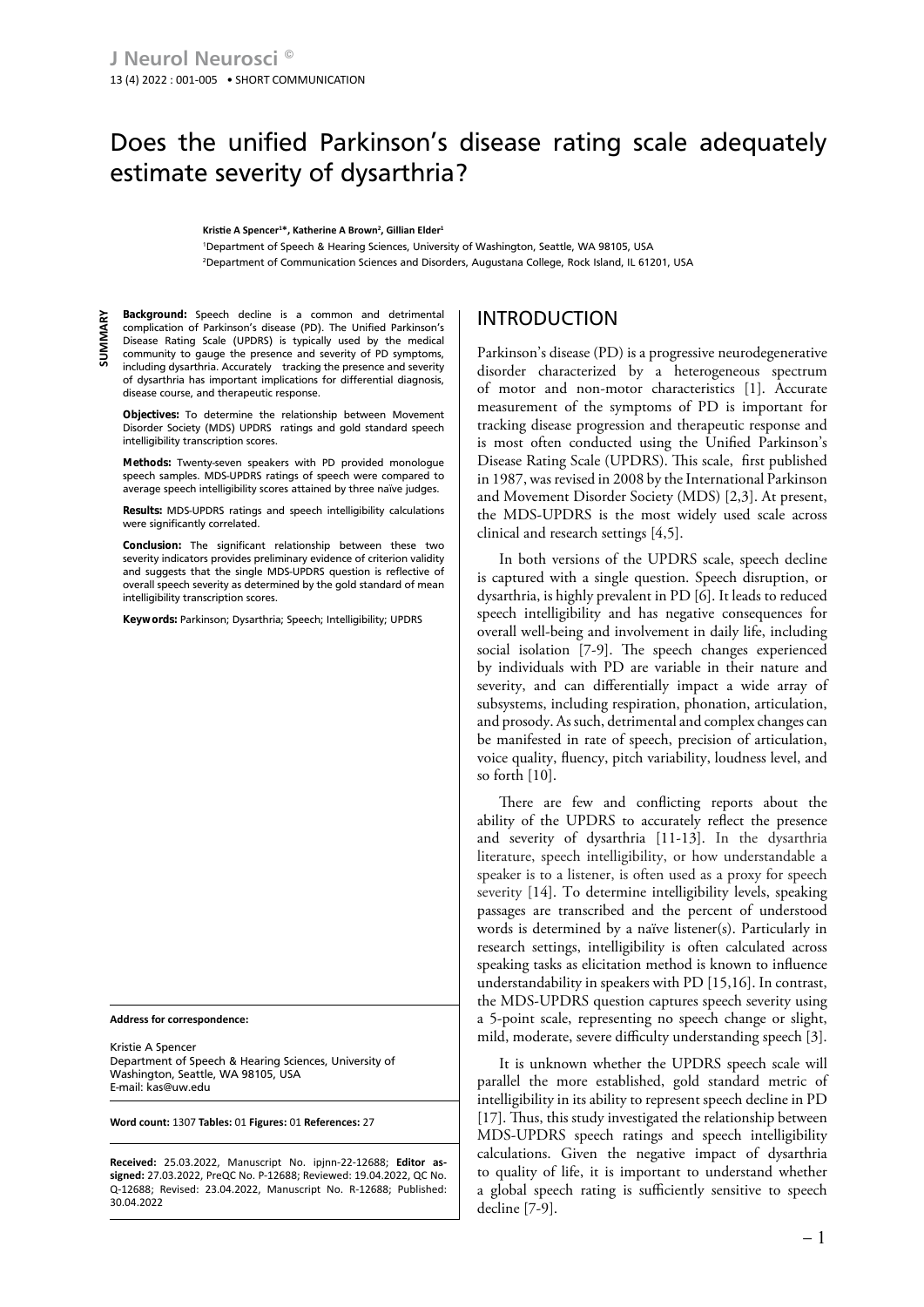Additionally, early presence of dysarthria is more suggestive of atypical parkinsonian disorders underscoring the importance of accurate identification of dysarthria to the differential diagnosis process [18,19]. Finally, the potential of dysarthria and other axial motor symptoms to inform disease course, such as more rapid progression to dementia, has been reported, elevating the need to accurately capture this secondary motor symptom of PD [20-22].

## **METHODS**

#### Participants

Participants were 27 speakers with PD with an average age of 71.11 years and average disease duration of 9.06 years (Tab. 1). Inclusion criteria were an established diagnosis of PD by a neurologist with no other neurological complications (e.g., stroke, traumatic brain injury), presence of dysarthria without dyskinesias that would affect speech performance, minimum age of 50 years, and the ability to pass a vision, hearing, and depression screening. Participants were excluded for atypical Parkinsonism and young onset PD. All participants were in the ON medication state during examinations. Detailed participant characteristics are reported elsewhere [23].

#### Procedure

Intelligibility calculations: A monologue was elicited by

asking participants to talk about their job, their family or a vacation for approximately 60 seconds. Use of a monologue is considered best practice for its ecological validity and is recommended for speakers with PD and mild-moderate speech decline [16]. Samples were segmented into speech runs, which are operationally defined as a stretch of speech bounded by a silent period or pause between words of at least 200 milliseconds [24]. Each monologue was transcribed to identify the first 100-word speech run that did not contain proper nouns, formulaic phrases or specialty vocabulary [25]. An independent judge reassessed 15% of the speech run coding; interjudge reliability was 97.8%. Speech was recorded using a high-quality, head-mounted microphone (AKG C520) with a constant mouth-tomicrophone distance of two inches [23]. The microphone was connected to a portable digital speech recorder (Zoom H6, GU- ZOOMH6). All speech samples were recorded in a quiet environment with low ambient noise.

The transcribed, 100-word samples were then used for intelligibility scores. Transcriptions of the dysarthric speech were conducted by three naïve listeners to provide a mean intelligibility rating for each speaker with PD. Listeners were native English speakers without hearing loss.

Intelligibility scores were determined by counting the number of correctly identified words and dividing by the total of 100 words, using established transcription

| Tab. 1. Demographic and speech<br>severity ratings across participants. | Participant  | Age             | Sex                 | Years of<br><b>Education</b> | <b>Disease</b><br><b>Duration</b><br>(Yrs) | Speech<br>Intelligibility<br>(100) | MDS-<br><b>UPDRS</b><br>Rating |
|-------------------------------------------------------------------------|--------------|-----------------|---------------------|------------------------------|--------------------------------------------|------------------------------------|--------------------------------|
|                                                                         | 01           | 77              | M                   | 20                           | 12                                         | 87.67                              | 3                              |
|                                                                         | 02           | 80              | M                   | 18                           | 8                                          | 89.00                              | 1                              |
|                                                                         | 03           | 68              | F                   | 17                           | 16                                         | 88.00                              | 1                              |
|                                                                         | 04           | 69              | M                   | 19                           | 8                                          | 87.00                              | $\overline{2}$                 |
|                                                                         | 05           | 70              | M                   | 16                           | 8                                          | 81.33                              | 3                              |
|                                                                         | 06           | 76              | M                   | 16                           | 18                                         | 95.67                              | 1                              |
|                                                                         | 07           | 74              | M                   | 16                           | 15                                         | 93.00                              | $\overline{2}$                 |
|                                                                         | 08           | 66              | F                   | 17                           | 9                                          | 88.33                              | $\overline{2}$                 |
|                                                                         | 09           | 73              | М                   | 16                           | 8                                          | 94.00                              | 1                              |
|                                                                         | 10           | 67              | M                   | 16                           | 6.5                                        | 96.00                              | 1                              |
|                                                                         | 11           | 63              | M                   | 16                           | 4                                          | 100                                | $\mathbf{1}$                   |
|                                                                         | 12           | 66              | M                   | 18                           | 17                                         | 99.00                              | 1                              |
|                                                                         | 13           | 70              | M                   | 16                           | 13                                         | 97.33                              | $\pmb{0}$                      |
|                                                                         | 14           | 73              | M                   | 15                           | $\overline{2}$                             | 94.67                              | 1                              |
|                                                                         | 15           | 69              | F                   | 17                           | $\mathbf{1}$                               | 98.67                              | $\mathbf{1}$                   |
|                                                                         | 16           | 80              | M                   | 16                           | 11                                         | 97.33                              | 1                              |
|                                                                         | 17           | 76              | F                   | 18                           | 4                                          | 95.00                              | 0                              |
|                                                                         | 18           | 71              | F                   | 21                           | $\overline{7}$                             | 96.67                              | 1                              |
|                                                                         | 19           | 65              | F                   | 22                           | 8                                          | 97.67                              | 1                              |
|                                                                         | 20           | 81              | F                   | 18                           | 20                                         | 96.67                              | $\mathbf{1}$                   |
|                                                                         | 21           | 62              | M                   | 18                           | 7                                          | 99.00                              | 1                              |
|                                                                         | 22           | 64              | M                   | 14                           | 4                                          | 85.33                              | 1                              |
|                                                                         | 23           | 60              | M                   | 16                           | $\overline{4}$                             | 89.00                              | $\mathbf 0$                    |
|                                                                         | 24           | 73              | F                   | 16                           | 6                                          | 95.67                              | 1                              |
|                                                                         | 25           | 72              | M                   | 18                           | 10                                         | 93.67                              | $\mathbf{1}$                   |
|                                                                         | 26           | 75              | M                   | 13                           | 11                                         | 94.33                              | $\overline{2}$                 |
|                                                                         | 27           | 80              | F.                  | 18                           | 10                                         | 97.00                              | $\overline{2}$                 |
|                                                                         | Mean<br>(SD) | 71.11<br>(5.78) | $M = 18$<br>$F = 9$ | 17.07<br>(1.92)              | 9.06<br>(4.82)                             | 93.82<br>(4.87)                    | 1.25<br>(2.75)                 |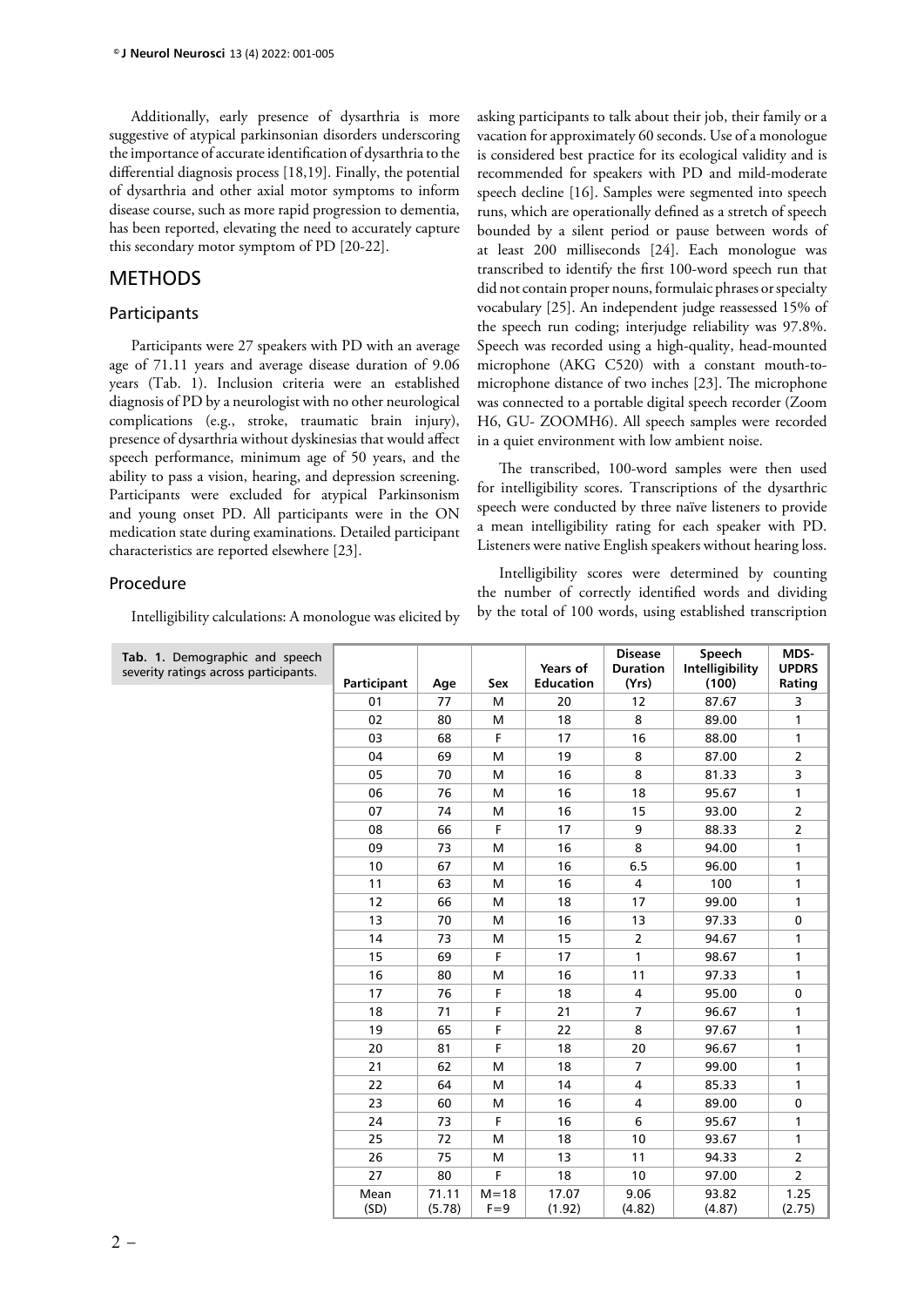

procedures [26]. Misspellings and homonyms were considered correct; synonyms or morphological variations were considered incorrect [26].

MDS-UPDRS calculations: UPDRS ratings were completed independently using the monologue speech samples by a MDS-UPDRS trained speech expert (first author) who was blinded to intelligibility scores.

Statistical analysis: Pearson correlation (bivariate analysis) was used to determine the relationship between MDS-UPDRS ratings and Intelligibility scores.

## RESULTS

As can be seen in Tab. 1, the mean of the intelligibility scores from the monologues was  $93.82$  (SD= 4.87) with scores ranging from 81.33 – 100%. MDS-UPDRS ratings, based on the monologues, averaged 1.25 (SD=2.75) and ranged from 0-3. Collectively, these indices suggest that the speakers with PD had mild to moderate speech impairment.

MDS-UPDRS ratings and speech intelligibility calculations were found to have a significant moderate negative correlation  $(r(25) = -0.48, p = 0.012)$ . As illustrated in the scatter plot (Fig. 1), higher intelligibility scores were associated with lower (better) MDS-UPDRS ratings.

#### **DISCUSSION**

Neurologists and other medical professionals frequently use the comprehensive MDS-UPDRS to characterize and track severity and areas of decline in PD. As the domain of speech is represented with a single question within this measurement tool, it was uncertain whether UPDRS ratings would correspond with the more established severity metric of speech intelligibility. The significant relationship between these two severity indicators provides preliminary evidence of criterion validity and suggests that the MDS-UPDRS 5-point scale is reflective of overall speech severity as determined by the gold standard of mean intelligibility scores. These findings align with current research suggesting that speech pathologist ratings of speech severity (normal, mild, moderate, severe, profound) were strongly associated with severity-surrogate measures of speech intelligibility, speaking rate, and listener effort [13]. Thus, clinicians can have increased confidence that the presence and progression of speech decline is sufficiently captured by the MDS-UPDRS speech scale.

#### LIMITATIONS

The current study is limited by a relatively small sample as well as restricted speech and disease severity. Studying a larger population of more severely impaired speakers would provide insight into whether speech intelligibility scores are influenced by the severity of PD and dysarthria.

Additionally, it is currently unknown whether UPDRS speech ratings and speech intelligibility scores are equally sensitive to change with treatment. Finally, it is important to understand how the UPDRS speech scale compares to the validity and reliability of similar rating scales, such as the Communication Effectiveness Survey [27].

## ACKNOWLEDGMENTS

This work was supported by the Washington State Parkinson Disease Registry and the Pat Tillman Foundation (author KB). The authors would like to thank Clare Friedlander for her contributions to the original study.

## AUTHOR ROLES

1. Author 1 (Spencer): Research project conception, design; Review and critique of statistical analysis, writing draft of manuscript.

2. Author 2 (Brown): Conception, design and execution of research project; Design and execution of statistical analysis; Review and critique of draft.

3. Author 3 (Elder): Execution of research project; Review and critique of statistical analysis and manuscript.